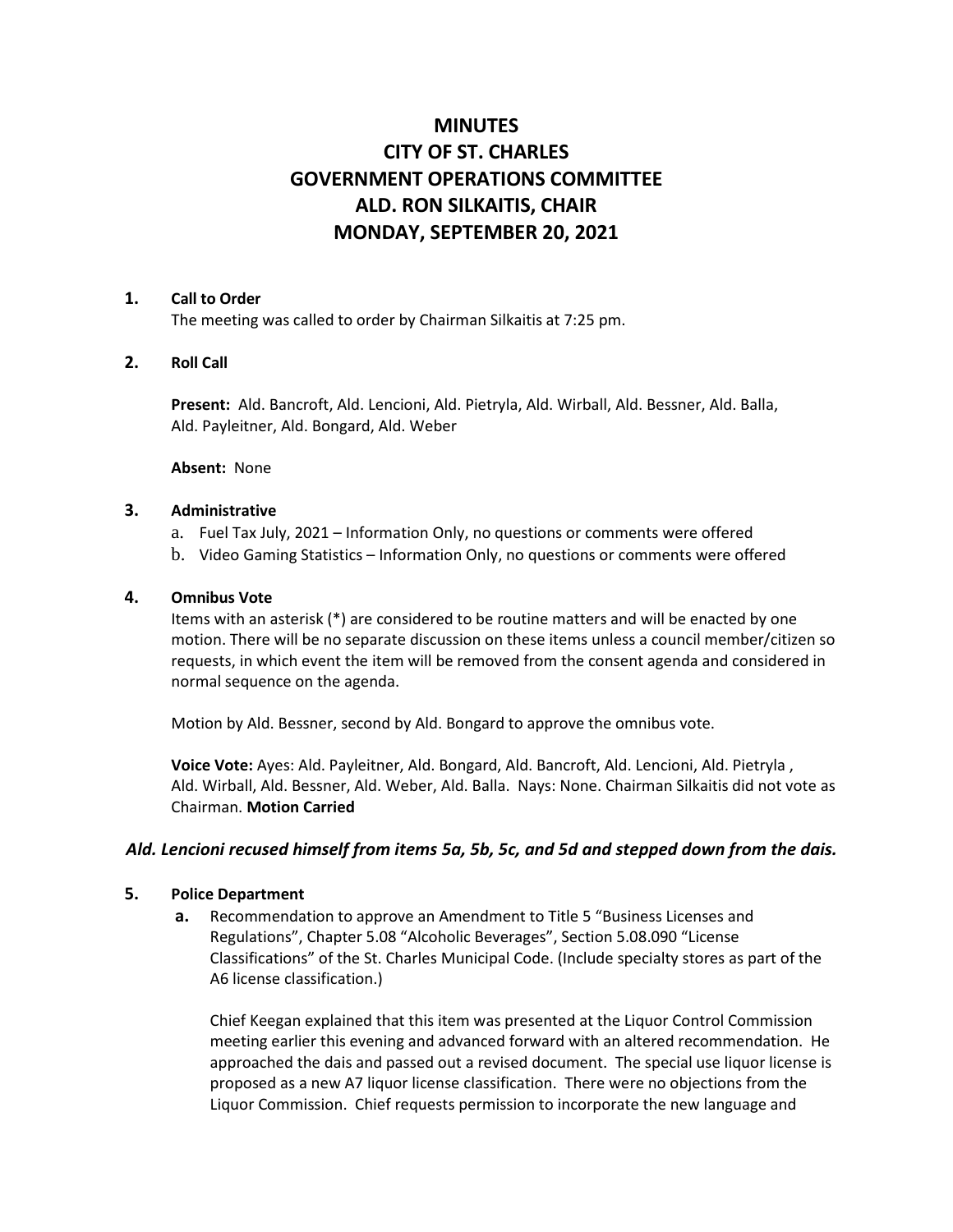advance to City Council on Oct 4.

Motion by Ald. Pietryla, second by Ald. Bancroft to Recommend the approval of an Amendment to Title 5 "Business Licenses and Regulations", Chapter 5.08 "Alcoholic Beverages", Section 5.08.090 "License Classifications" of the St. Charles Municipal Code. (Add specialty stores and infused products as a new A7 license classification.)

**Roll Call:** Ayes: Ald. Bancroft; Ald. Pietryla; Ald. Wirball; Ald. Bessner; Ald. Weber; Ald. Balla; Ald. Payleitner; Ald. Bongard; Nays: None. Recuse: Ald. Lencioni. Chairman Silkaitis did not vote as Chair. **Motion Carried.** 

**b.** Recommendation to approve a Proposal for a Class A6 Liquor License Application for Gindo's Spice of Life, LLC, Located at 2002 W. Main Street, Suite P, St. Charles.

Gindo's is a spice and sauce company with a small retail component. They want to partner with local breweries and wineries to infuse their products. Gindo's wishes to sell packaged alcohol. Sales area would be limited to 10% of retail area and sale of alcohol is ancillary to their core business.

Motion by Ald. Pietryla, second by Ald. Weber to Recommend the approval of a Proposal for a Class A7 Liquor License Application for Gindo's Spice of Life, LLC, Located at 2002 W. Main Street, Suite P, St. Charles.

**Roll Call:** Ayes: Ald. Bancroft; Ald. Pietryla; Ald. Wirball; Ald. Bessner; Ald. Weber; Ald. Balla; Ald. Payleitner; Ald. Bongard; Nays: None. Recuse: Ald. Lencioni. Chairman Silkaitis did not vote as Chair. **Motion Carried.** 

**c.** Recommendation to approve a Proposal for a B2 Liquor License Application for Taco Madre, Located at 902 S. Randall Road, St. Charles.

Chief Keegan explained that this item was presented at the Liquor Control Commission meeting earlier this evening and advanced forward with an altered recommendation. Taco Madre previously held a liquor license without issue and let it lapse due to COVID-19.

Motion by Ald. Weber, second by Ald. Balla to Recommend the approval of a Proposal for a B2 Liquor License Application for Taco Madre, Located at 902 S. Randall Road, St. Charles.

**Roll Call:** Ayes: Ald. Bancroft; Ald. Pietryla; Ald. Wirball; Ald. Bessner; Ald. Weber; Ald. Balla; Ald. Payleitner; Ald. Bongard; Nays: None. Recuse: Ald. Lencioni. Chairman Silkaitis did not vote as Chair. **Motion Carried.** 

**d.** Recommendation to approve a Proposal for a Massage License Application for Massage World's Relocation to 615 Randall Road, Suite 100, St. Charles.

Massage World's current lease will not be renewed due to the landlord having other uses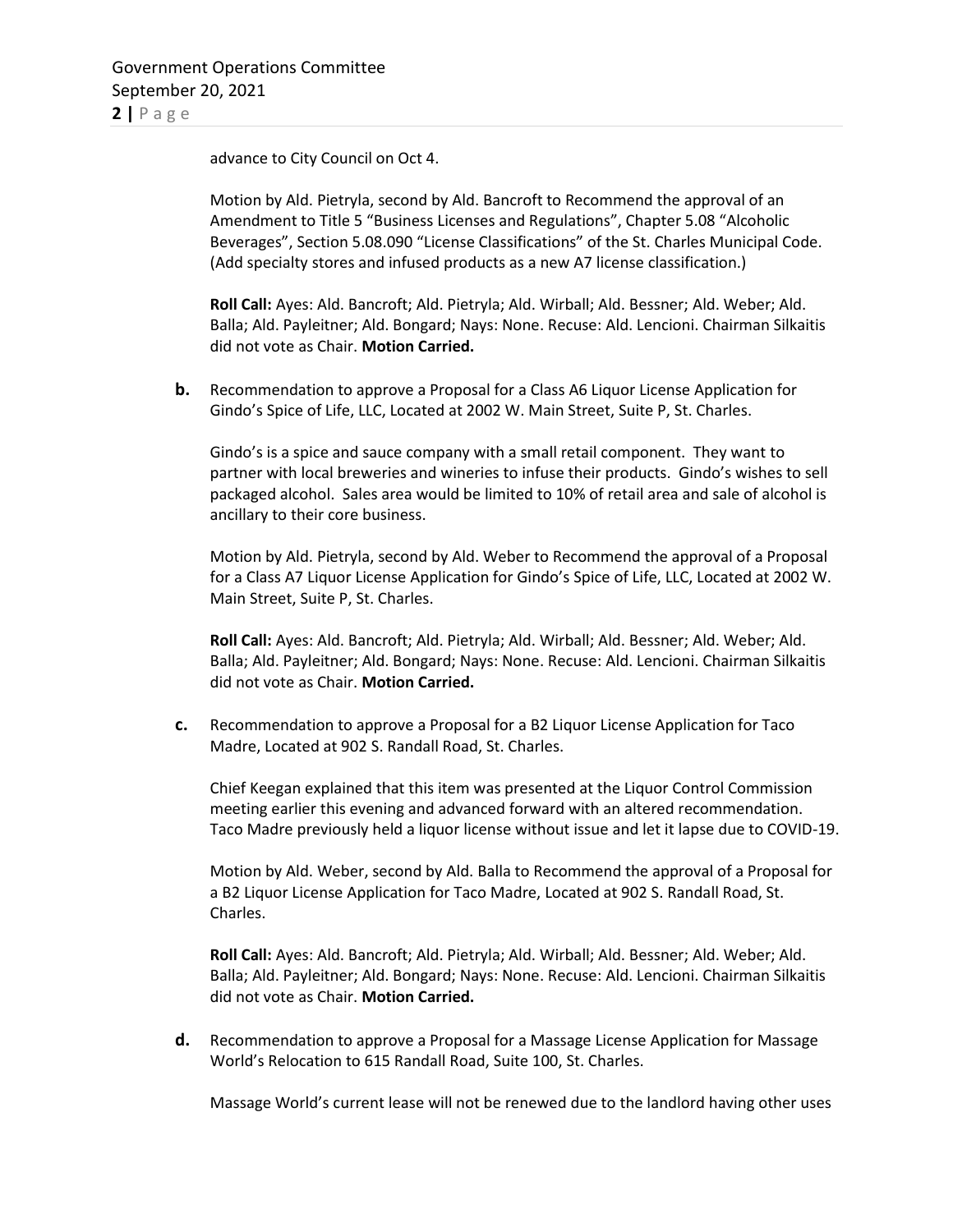for that space. Massage World is looking to move to the location previously occupied by U-Spa. The location had a 5-year moratorium, starting June 22, 2016, due to the previous business's massage license was revoked for cause. The new lease would take effect on December 15, 2021, and is contingent upon City approval of the massage license. The owners were compliant with background check processes and are both licensed massage therapists in the State of Illinois.

Motion by Ald. Payleitner, second by Ald. Balla to Recommend the approval of a Proposal for a Massage License Application for Massage World's Relocation to 615 Randall Road, Suite 100, St. Charles.

**Roll Call:** Ayes: Ald. Bancroft; Ald. Pietryla; Ald. Wirball; Ald. Bessner; Ald. Weber; Ald. Balla; Ald. Payleitner; Ald. Bongard; Nays: None. Recuse: Ald. Lencioni. Chairman Silkaitis did not vote as Chair. **Motion Carried.** 

## **6. Information Systems**

 \*a. Recommendation to approve the Purchase of Server, Data Storage, and Backup Hardware in the amount of \$312,518 from Continental Resources.

Motion by Ald. Bessner, second by Ald. Bongard to approve this omnibus item.

**Voice Vote:** Ayes: Ald. Payleitner, Ald. Bongard, Ald. Bancroft, Ald. Lencioni, Ald. Pietryla, Ald. Wirball, Ald. Bessner, Ald. Weber, Ald. Balla. Nays: None. Chairman Silkaitis did not vote as Chairman. **Motion Carried**

### **7. Finance Department**

\*a. Budget Revisions for the City of St. Charles August, 2021.

Motion by Ald. Bessner, second by Ald. Bongard to approve this omnibus item.

**Voice Vote:** Ayes: Ald. Payleitner, Ald. Bongard, Ald. Bancroft, Ald. Lencioni, Ald. Pietryla, Ald. Wirball, Ald. Bessner, Ald. Weber, Ald. Balla. Nays: None. Chairman Silkaitis did not vote as Chairman. **Motion Carried**

b. Recommendation to approve an Ordinance Terminating the Designation of the Redevelopment Project Area as Created by the City of St. Charles as a Tax Increment Financing Redevelopment Project Area (Northeast Side of Main Street and Second Street), and Dissolving the Special Tax Increment Allocation Fund for Said Redevelopment Project Area.

Colleen Lavery explained that this TIF was established to induce the redevelopment of the Hotel Baker and the adjacent building. The building was sold in 1968 and repurposed into a senior housing facility. In 1996 it was sold again and the new owners planned to operate once again as a hotel. Due to the TIF, \$2.2 million was contributed to eligible construction and renovation costs. Since TIF life is limited to 23 years, it is now time for this agreement